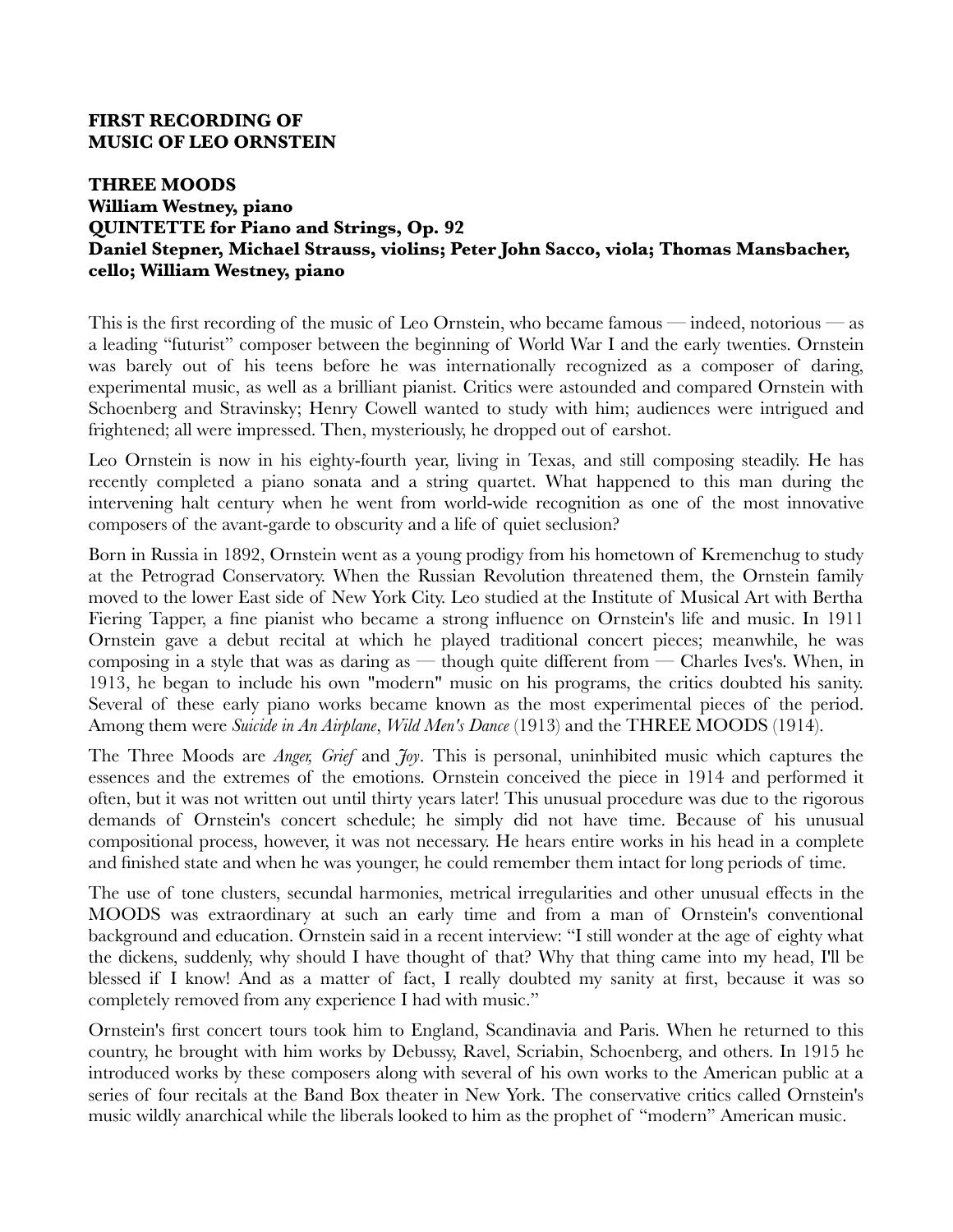It was Ornstein's followers who labeled him futurist and demanded more and further experimental music from him. But it was difficult for him to limit himself to one type of music. Ornstein needed the opportunity to create each individual work in its own style. For this reason, and because of the fatiguing demands of public life, Ornstein retired from the concert stage at the peak of his career in about 1920. He took a position as head of the piano department of the Philadelphia Academy of Music. After a few years, Ornstein and his wife established the Ornstein School of Music in Philadelphia which ran successfully until Ornstein's retirement in 1953.

Ornstein made several appearances after the decision to end his concert career. In 1925 he performed his *Piano Concerto* with the Philadelphia Orchestra under Leopold Stokowski at Carnegie Hall. Olin Downes, in the *New York Times*, February 18, 1925, wrote a long and admiring review. The final sentence read: "This concerto should be heard soon again." It has not been performed since. In 1927, 1928, 1930, and 1937, Ornstein performed the QUINTETTE with the Pro Arte and Stradivarius Quartets.

The QUINTETTE, composed in 1927, is one of Ornstein's major works. It was sponsored by Elizabeth Sprague Coolidge and is dedicated to her. The work shows Ornstein in a less abstract, more romantic style than he had displayed in his earlier, experimental pieces. It is charged with vitality, spontaneity, and passion while retaining not only an inner logic, but extraordinarily complicated harmonic and rhythmic structures. There are long, sweeping melodies, tunes reminiscent of Russian and Cossack songs, and driving rhythmic patterns. All of these are transformed throughout the three movements of the work. There is no key center, but the piece might be described as multi-tonal rather than atonal; the harmonic structure is complex and the textures are thick. There is a quality of integrity here, as there is in each of Ornstein's works, which derives from his determination to express his own life and feelings with utmost honesty.

An exclusive recording contract with Ampico prevented Ornstein from recording anything more than piano rolls of the works of other composers. Until now, no commercial recordings have been made of Ornstein's works. But Leo Ornstein has continued to compose through the years and, although he has not sought recognition of any kind, there is re-newed interest in his music. In May, 1975 he received the Marjorie Peabody Waite Award from the National Institute of Arts and Letters. Since 1973 the Ornstein music manuscripts have been at the Music Library of Yale University where performers (including those on this recording) are showing increasing enthusiasm for performance of the music of Leo Ornstein.

*Notes by Vivian Perlis*

The young performers on this record are all located in and around Yale University, appropriately enough, since the Ornstein manuscripts are on deposit at the University library. Vivian Perlis, a noted Ives scholar also associated with Yale, is co-producer of this record. WILLIAM WESTNEY teaches advanced piano at Yale and is pianist-in-residence at the Ethel Walker School. ("What a fistful of competent fingers" wrote Ornstein after hearing a tape of this recording.) DANIEL STEPNER is concertmaster of the New Haven Symphony, where THOMAS MANSBACHER is co-principal cellist. PETER SACCO teaches at the Hartford Conservatory arid MICHAEL STRAUSS is a member of the New Haven and New Jersey Symphonies.